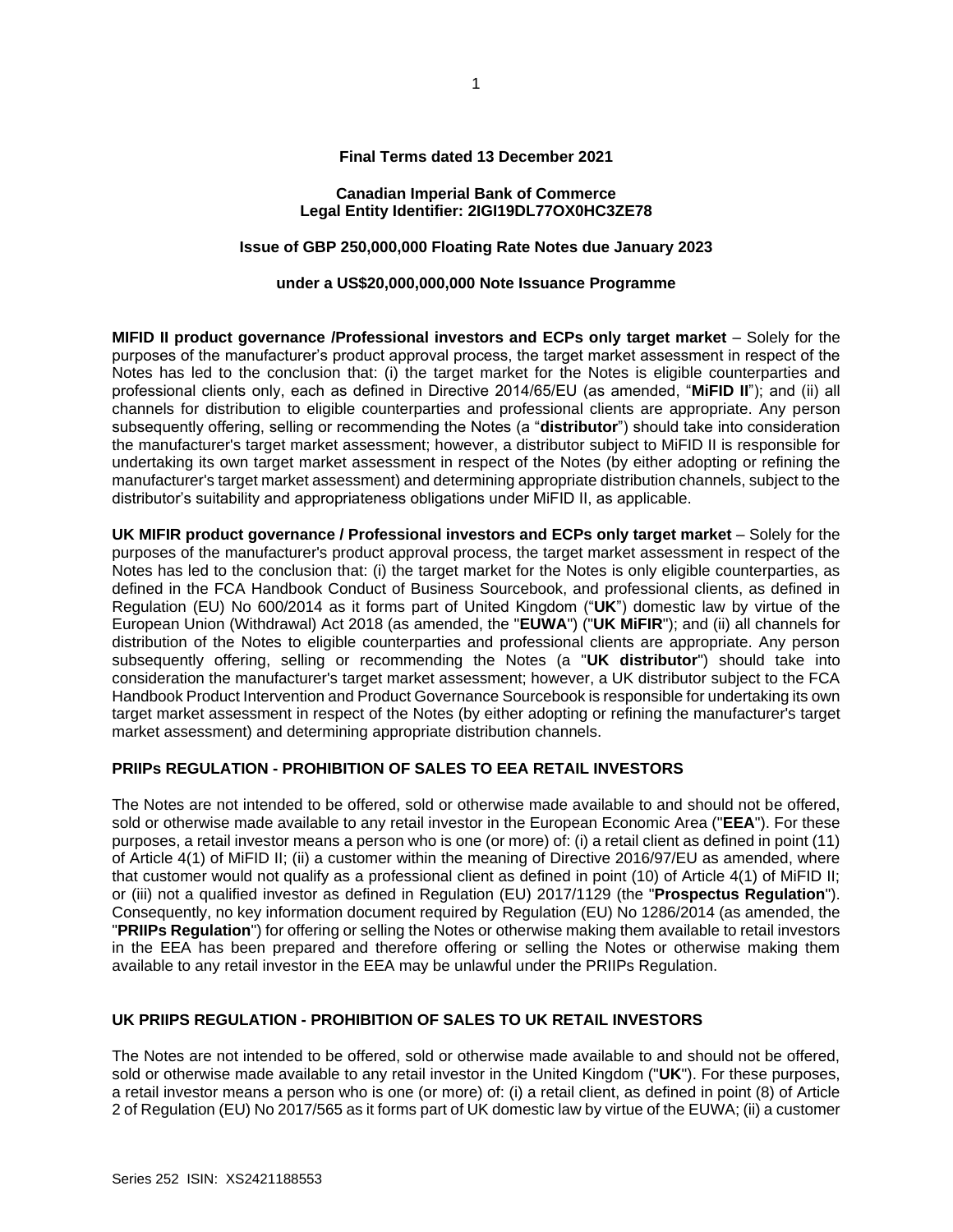within the meaning of the provisions of the Financial Services and Markets Act, 2000 (as amended, the "**FSMA**") and any rules or regulations made under the FSMA to implement Directive (EU) 2016/97 (as amended), where that customer would not qualify as a professional client, as defined in point (8) of Article 2(1) of Regulation (EU) No 600/2014 as it forms part of UK domestic law by virtue of the EUWA; or (iii) not a qualified investor as defined in Article 2 of the Prospectus Regulation as it forms part of UK domestic law by virtue of the EUWA (the "**UK Prospectus Regulation**"). Consequently, no key information document required by Regulation (EU) No 1286/2014 (as amended) as it forms part of UK domestic law by virtue of the EUWA (the "**UK PRIIPs Regulation**") for offering or selling the Notes or otherwise making them available to retail investors in the UK has been prepared and therefore offering or selling the Notes or otherwise making them available to any retail investor in the UK may be unlawful under the UK PRIIPs Regulation.

## **PART A – CONTRACTUAL TERMS**

Terms used herein shall be deemed to be defined as such for the purposes of the terms and conditions (the "**Conditions**") set forth in the Prospectus dated 25 June 2021 and the supplements to the Prospectus dated 27 August 2021 and 3 December 2021, which together constitute a base prospectus (the "**Prospectus**") for the purposes of the Prospectus Regulation. This document constitutes the Final Terms of the Notes described herein for the purposes of the Prospectus Regulation and must be read in conjunction with such Prospectus as so supplemented. Full information on the Issuer and the offer of the Notes is only available on the basis of the combination of these Final Terms and the Prospectus as so supplemented. The Prospectus and the supplements to the Prospectus are available for viewing during normal business hours at and copies may be obtained from the registered office of the Issuer at 199 Bay St., Toronto, Canada M5L 1A2, and at the office of the Fiscal Agent, Deutsche Bank AG, London Branch at Winchester House, 1 Great Winchester Street, London EC2N 2DB and may also be viewed on the website of the Luxembourg Stock Exchange at [www.bourse.lu](http://www.bourse.lu/) under the name of the Issuer.

| 1. | (i)  | Issuer:                                            | Canadian Imperial Bank of Commerce                                       |
|----|------|----------------------------------------------------|--------------------------------------------------------------------------|
|    | (ii) | Branch:                                            | Head Office, Toronto                                                     |
| 2. | (i)  | <b>Series Number</b>                               | 252                                                                      |
|    | (ii) | <b>Tranche Number</b>                              | 1                                                                        |
| 3. |      | <b>Specified Currency or Currencies:</b>           | Pounds Sterling ("GBP")                                                  |
| 4. |      | Aggregate Nominal Amount of Notes: GBP 250,000,000 |                                                                          |
| 5. |      | <b>Issue Price:</b>                                | 100.980 per cent. of the Aggregate Nominal<br>Amount                     |
| 6. | (i)  | <b>Specified Denominations:</b>                    | GBP 100,000 and integral multiples thereof                               |
|    |      |                                                    | The Notes may not be subdivided or reissued in a<br>smaller denomination |
|    | (ii) | <b>Calculation Amount:</b>                         | GBP 100,000                                                              |
| 7. | (i)  | <b>Issue Date:</b>                                 | 16 December 2021                                                         |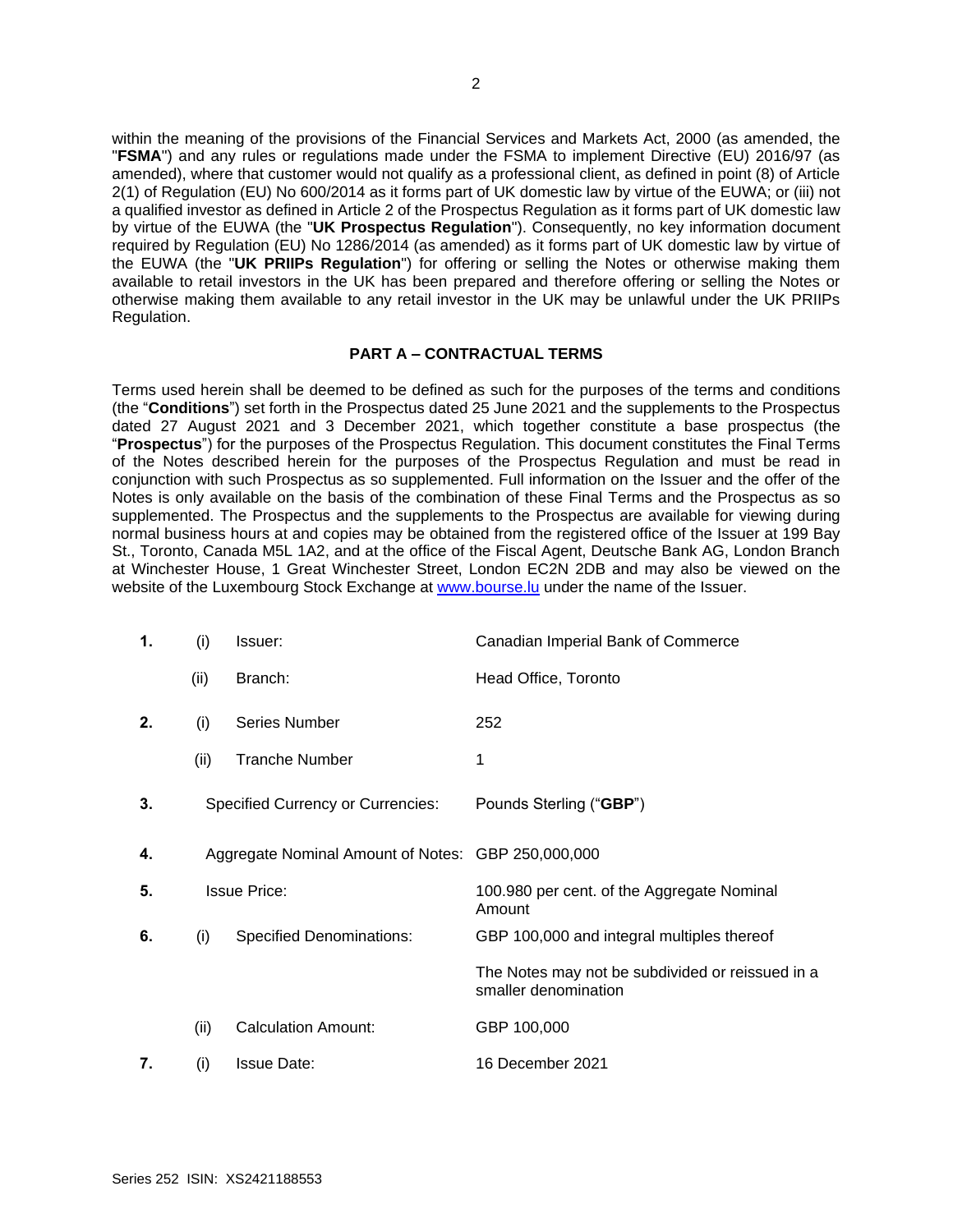|                                                  | (ii)  | Interest Commencement Date:                            | <b>Issue Date</b>                                                                                                                                                                                       |
|--------------------------------------------------|-------|--------------------------------------------------------|---------------------------------------------------------------------------------------------------------------------------------------------------------------------------------------------------------|
|                                                  | (iii) | <b>CNY Issue Trade Date:</b>                           | Not Applicable                                                                                                                                                                                          |
| 8.                                               |       | <b>Maturity Date:</b>                                  | The Interest Payment Date falling in or nearest to 9<br>January 2023, subject to adjustment for payment<br>purposes only in accordance with the Modified<br>Following Business Day Convention, Adjusted |
| 9.                                               |       | Interest Basis:                                        | Compounded SONIA + 1.00 per cent. Floating Rate                                                                                                                                                         |
|                                                  |       |                                                        | (see paragraph 17 below)                                                                                                                                                                                |
| 10.                                              |       | Redemption/Payment Basis:                              | Subject to any purchase and cancellation or early<br>redemption, the Notes will be redeemed on the<br>Maturity Date at 100 per cent. of their nominal<br>amount                                         |
| 11.                                              |       | Change of Interest Basis:                              | Not Applicable                                                                                                                                                                                          |
| 12.                                              |       | Put/Call Options:                                      | Not Applicable                                                                                                                                                                                          |
| 13.                                              |       | <b>Status of the Notes:</b>                            | <b>Senior Notes</b>                                                                                                                                                                                     |
| 14.                                              |       | Date Board approval for issuance of<br>Notes obtained: | Not Applicable                                                                                                                                                                                          |
| 15.                                              |       | Bail-inable Notes:                                     | <b>No</b>                                                                                                                                                                                               |
| PROVISIONS RELATING TO INTEREST (IF ANY) PAYABLE |       |                                                        |                                                                                                                                                                                                         |
| 1 G                                              |       | <b>Fived Rate Note Provisions:</b>                     | Not Annlicable                                                                                                                                                                                          |

| 16. |      | <b>Fixed Rate Note Provisions:</b>    | Not Applicable                                                                                                                                                                                                                                                                                                                                       |
|-----|------|---------------------------------------|------------------------------------------------------------------------------------------------------------------------------------------------------------------------------------------------------------------------------------------------------------------------------------------------------------------------------------------------------|
| 17. |      | <b>Floating Rate Note Provisions:</b> | Applicable                                                                                                                                                                                                                                                                                                                                           |
|     | (i)  | Interest Periods:                     | The period commencing on (and including) the<br>Interest Commencement Date to (but excluding) the<br>first Specified Interest Payment Date and each<br>subsequent period commencing on (and including) a<br>Specified Interest Payment Date to (but excluding)<br>the next succeeding Specified Interest Payment Date<br>(each an "Interest Period") |
|     | (ii) | Interest Period Dates:                | <b>Specified Interest Payment Dates</b>                                                                                                                                                                                                                                                                                                              |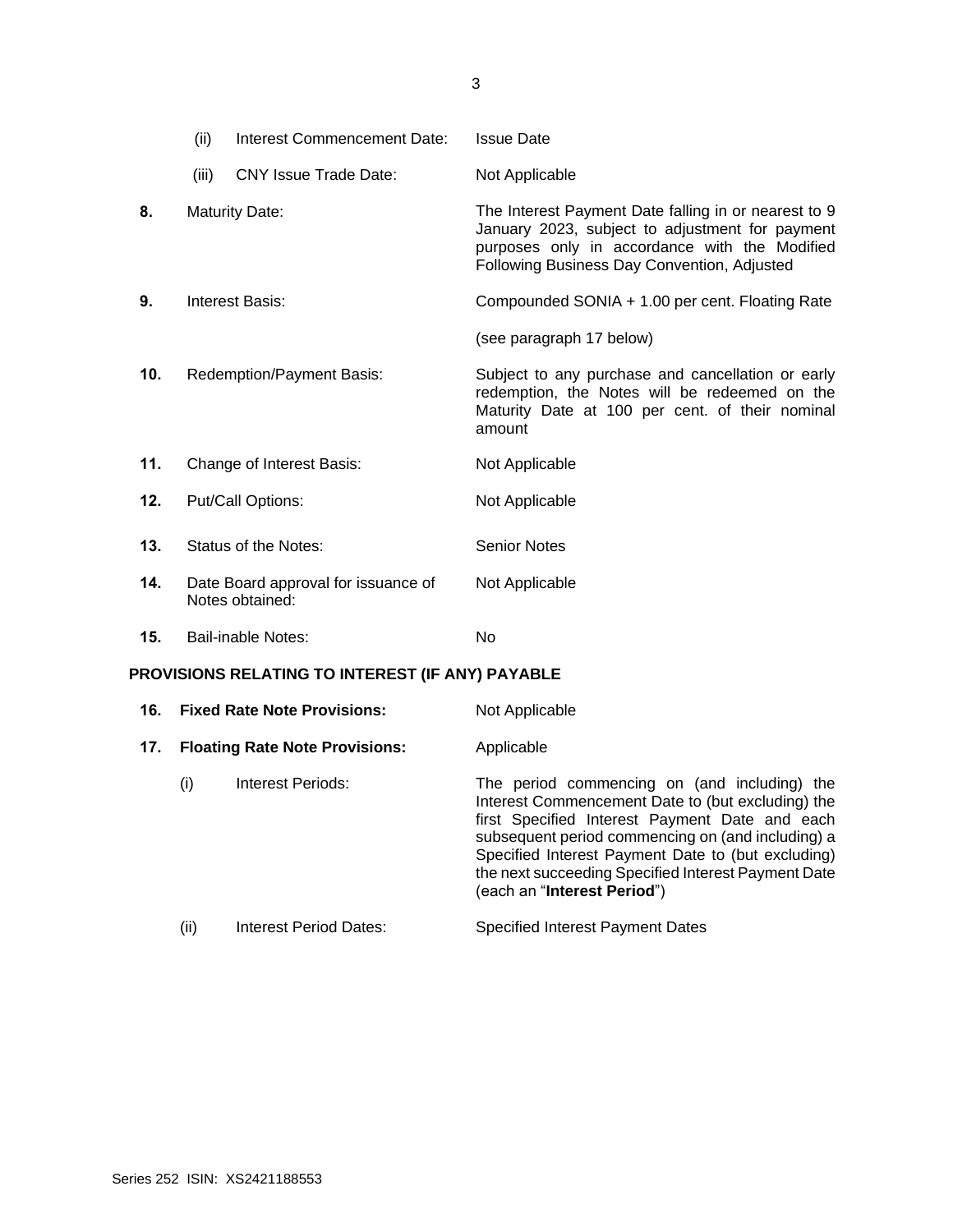| (iii)  | <b>Interest Payment Dates:</b>                                                                                       | Interest shall be payable in arrear on 9 January, 9<br>April, 9 July and 9 October in each year commencing<br>on (and including) 9 January 2022 up to (and<br>including) 9 January 2023 (each such Interest<br>Payment Date being a "Specified Interest Payment<br>Date") |
|--------|----------------------------------------------------------------------------------------------------------------------|---------------------------------------------------------------------------------------------------------------------------------------------------------------------------------------------------------------------------------------------------------------------------|
|        |                                                                                                                      | There will be a short first interest period (the "Short"<br>First Interest Period") in respect of the period from<br>(and including) the Interest Commencement Date to<br>(but excluding) 9 January 2022 (short first coupon)                                             |
|        |                                                                                                                      | The Interest Periods and the Specified Interest<br>Payment Dates will be adjusted in accordance with<br>the Business Day Convention set out below                                                                                                                         |
| (iv)   | <b>Business Day Convention:</b>                                                                                      | Modified<br>Following Business Day Convention,<br>Adjusted                                                                                                                                                                                                                |
| (v)    | Business Centre(s):                                                                                                  | London, New York and Toronto                                                                                                                                                                                                                                              |
| (vi)   | Manner in which the Rate(s) of<br>Interest is/are to be determined:                                                  | <b>Screen Rate Determination</b>                                                                                                                                                                                                                                          |
| (vii)  | Party responsible for calculating<br>the Rate(s) of Interest and<br>Interest Amount(s) (if not the<br>Fiscal Agent): | <b>Calculation Agent</b>                                                                                                                                                                                                                                                  |
| (viii) | Screen Rate Determination:                                                                                           | Applicable                                                                                                                                                                                                                                                                |
|        | Reference Rate:                                                                                                      | Compounded SONIA with Observation Period Shift                                                                                                                                                                                                                            |

"**Compounded SONIA**" will be calculated by the Calculation Agent on the relevant Interest Determination Date, as follows, and the resulting percentage will be rounded if necessary to the fourth decimal place, with 0.00005 being rounded upwards:

$$
\left[\prod_{i=1}^{d_0}\left(1+\frac{SONIA_i\times n_i}{365}\right)-1\right]\times \frac{365}{d}
$$

where:

"**d**" is the number of calendar days in the relevant Observation Period;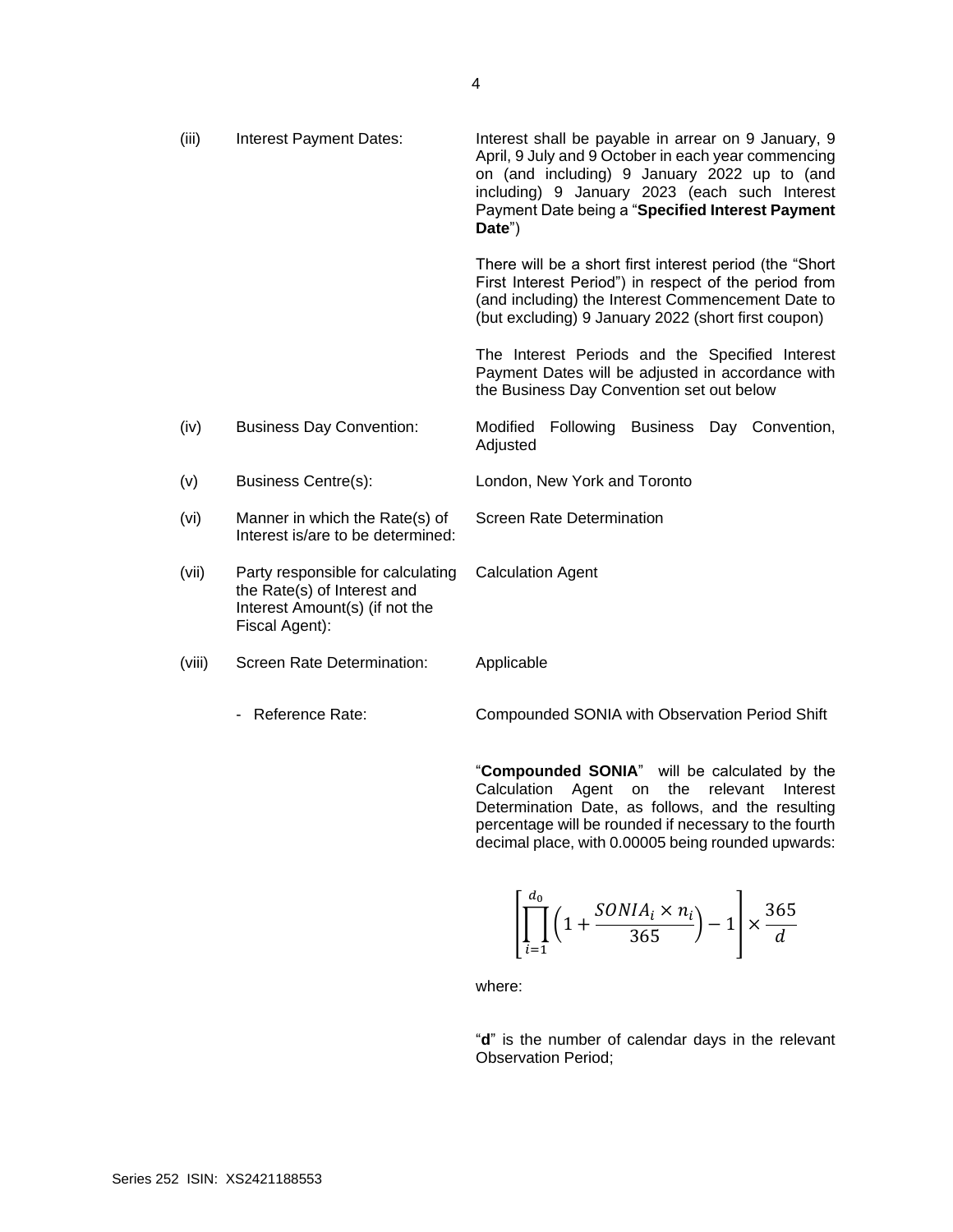"**do**" is the number of London Banking Days in the relevant Observation Period;

"**i**" is a series of whole numbers from one to  $d_0$ , each representing the relevant London Banking Day in chronological order from, and including, the first London Banking Day in the relevant Observation Period;

"**London Banking Day**" or "**LBD**" means any day on which commercial banks are open for general business (including dealing in foreign exchange and foreign currency deposits) in London;

"**ni**", for any London Banking Day "i" in the relevant Observation Period, means the number of calendar days from and including such London Banking Day "i" up to but excluding the following London Banking Day;

"**Observation Period**" means the period from and including the date falling five London Banking Days prior to the first day of the relevant Interest Period (and the first Interest Period shall begin on and include the Interest Commencement Date) and ending on, but excluding, the date falling five London Banking Days prior to the Interest Payment Date for such Interest Period (or the date falling five London Banking Days prior to such earlier date, if any, on which the Bonds become due and payable);

"**SONIA Reference Rate**" means, in respect of any London Banking Day, a reference rate equal to the daily Sterling Overnight Index Average ("**SONIA**") rate for such London Banking Day as provided by the administrator of SONIA to authorised distributors and as then published on the Relevant Screen Page or, if the Relevant Screen Page is unavailable, as otherwise published by such authorised distributors, in each case on the London Banking Day immediately following such London Banking Day; and

"**SONIAi**" means the SONIA Reference Rate for the London Banking Day, "i", in the relevant Observation Period (and published on the following London Banking Day)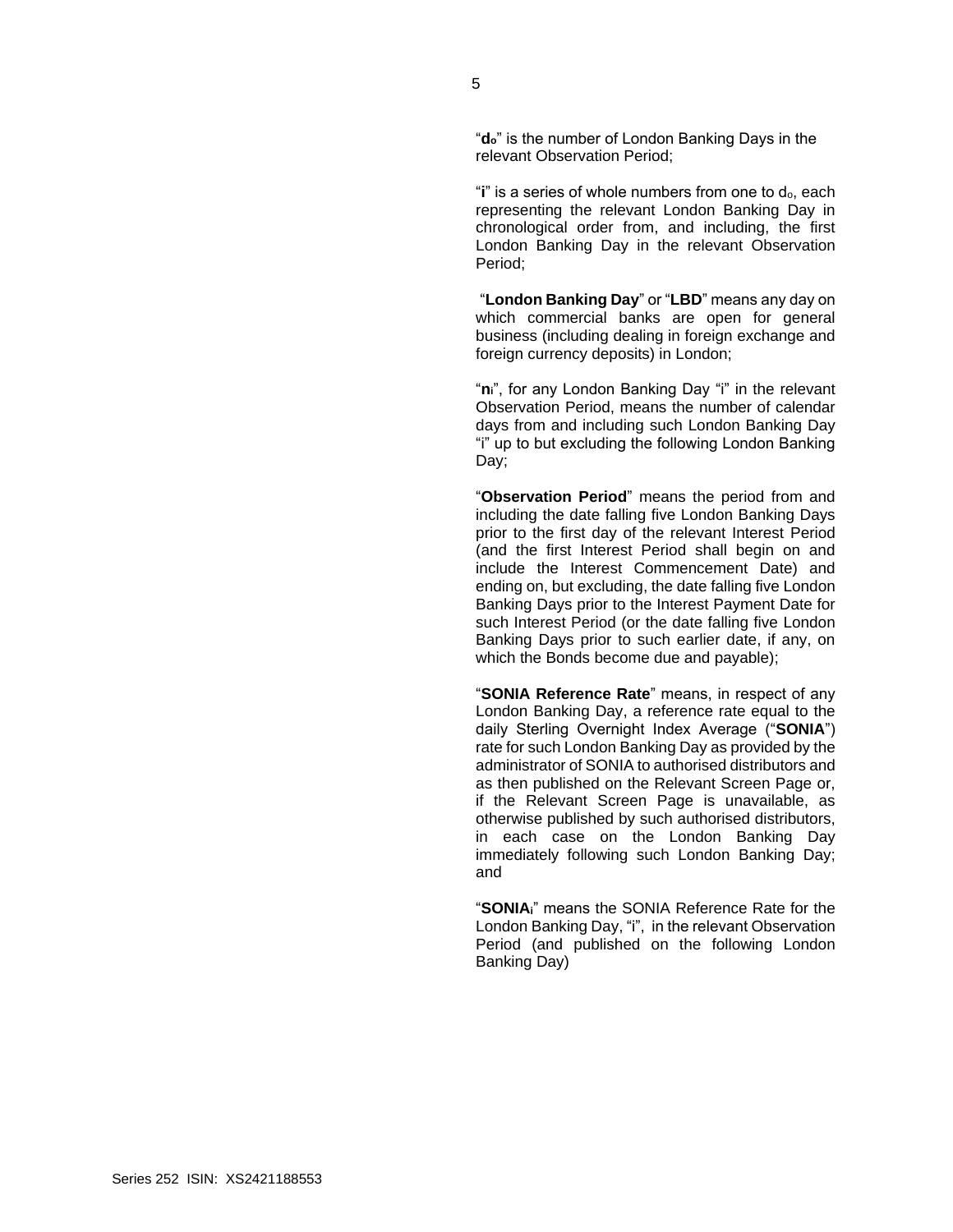If, in respect of any London Banking Day, the applicable SONIA Reference Rate is not made available on the Relevant Screen Page or has not otherwise been published by the relevant authorized distributors, then unless the Calculation Agent has been notified of any Successor Rate or Alternative Rate (and any related Adjustment Spread or Benchmark Amendments) pursuant to Condition 4(k), if applicable, the SONIA Reference Rate in respect of such London Banking Day shall be:

(a) (i) the Bank of England's Bank Rate (the "**Bank Rate**") prevailing at 5.00 p.m. (or, if earlier, close of business) on such London Banking Day; plus (ii) the mean of the spread of the SONIA Reference Rate to the Bank Rate over the previous five London Banking Days on which a SONIA Reference Rate has been published, excluding the highest spread (or, if there is more than one highest spread, one only of those highest spreads) and lowest spread (or, if there is more than one lowest spread, one only of those lowest spreads) to the Bank Rate; and

(b) if the Bank Rate is not available on the relevant London Banking Day, the most recent SONIA Reference Rate in respect of a London Banking Day.

Notwithstanding the paragraph above, and subject to Condition 4(k), in the event the Bank of England publishes guidance as to (i) how the SONIA Reference Rate is to be determined or (ii) any rate that is to replace the SONIA rate, the Calculation Agent (or such other party responsible for the calculation of the Rate of Interest, as specified in the applicable Final Terms) shall, subject to receiving written instructions from the Issuer and to the extent that it is reasonably practicable, follow such guidance in order to determine the SONIA rate for any London Banking Day "i" for the purpose of the relevant Series of Notes for so long as the SONIA rate is not available or has not been published by the authorised distributors.

If the relevant Series of Notes become due and payable in accordance with Condition 9, the final Interest Determination Date shall, notwithstanding any Interest Determination Date specified in the applicable Final Terms, be deemed to be the date on which such Notes became due and payable and the Rate of Interest on such Notes shall, for so long as any such Note remains outstanding, be that determined on such date.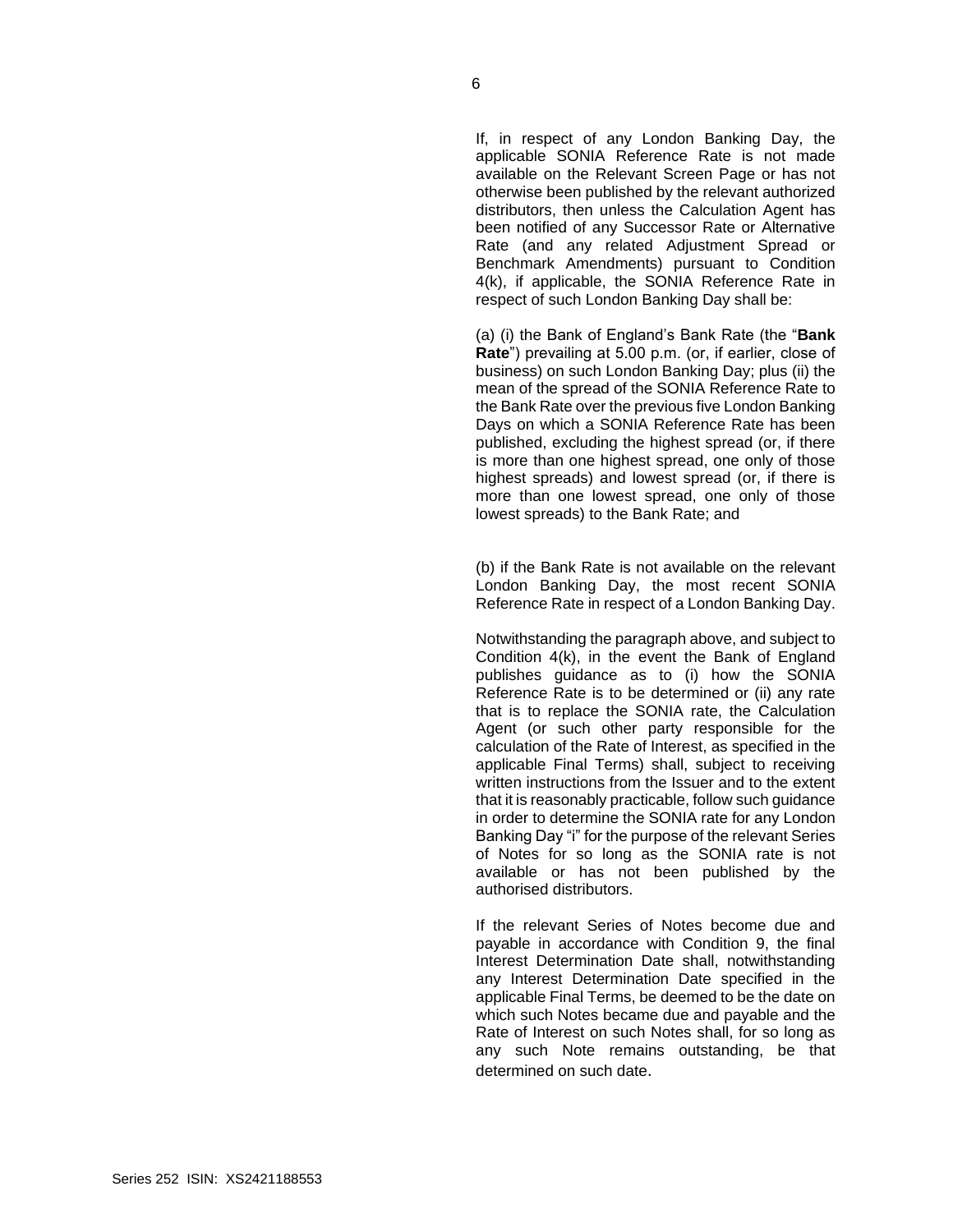|     |                   | <b>Relevant Screen Page</b>                                                     | REUTERS Screen SONIA page (or any replacement<br>thereto)                       |
|-----|-------------------|---------------------------------------------------------------------------------|---------------------------------------------------------------------------------|
|     |                   | <b>Interest Determination</b><br>Date(s):                                       | The fifth London Banking Day prior to the end of each<br><b>Interest Period</b> |
|     |                   | Index Determination:                                                            | Not Applicable                                                                  |
|     |                   | <b>Observation Look-Back</b><br>Period:                                         | 5 London Business Days                                                          |
|     |                   | <b>Observation Period:</b>                                                      | As defined above                                                                |
|     |                   | <b>Observation Method:</b>                                                      | Shift                                                                           |
|     |                   | Lookback Number of U.S.<br><b>Government Securities</b><br><b>Business days</b> | Not Applicable                                                                  |
|     |                   | Rate Cut-Off Date:                                                              | Not Applicable                                                                  |
|     |                   | <b>Suspension Period:</b>                                                       | Not Applicable                                                                  |
|     |                   | Fallback Screen Page:                                                           | Not Applicable                                                                  |
|     |                   | <b>Relevant Financial Centre:</b>                                               | London                                                                          |
|     |                   | - Relevant Time:                                                                | 11:00 am London Time                                                            |
|     | (ix)              | ISDA Determination:                                                             | Not Applicable                                                                  |
|     | (x)               | Linear Interpolation                                                            | Not Applicable                                                                  |
|     | (x <sub>i</sub> ) | Margin(s):                                                                      | + 1.00 per cent. per annum                                                      |
|     | (xii)             | Interest Amount(s):                                                             | Calculated in accordance with Condition 4(f)                                    |
|     | (xiii)            | Minimum Rate of Interest:                                                       | Not Applicable                                                                  |
|     | (xiv)             | Maximum Rate of Interest:                                                       | Not Applicable                                                                  |
|     | (xv)              | Day Count Fraction:                                                             | Actual/365 (Fixed), Adjusted                                                    |
|     | (xvi)             | Benchmark Discontinuation -<br>Independent Adviser                              | Not Applicable                                                                  |
|     | (xvii)            | Benchmark Discontinuation -<br><b>Compounded SOFR</b>                           | Not Applicable                                                                  |
| 18. |                   | <b>Zero Coupon Note Provisions:</b>                                             | Not Applicable                                                                  |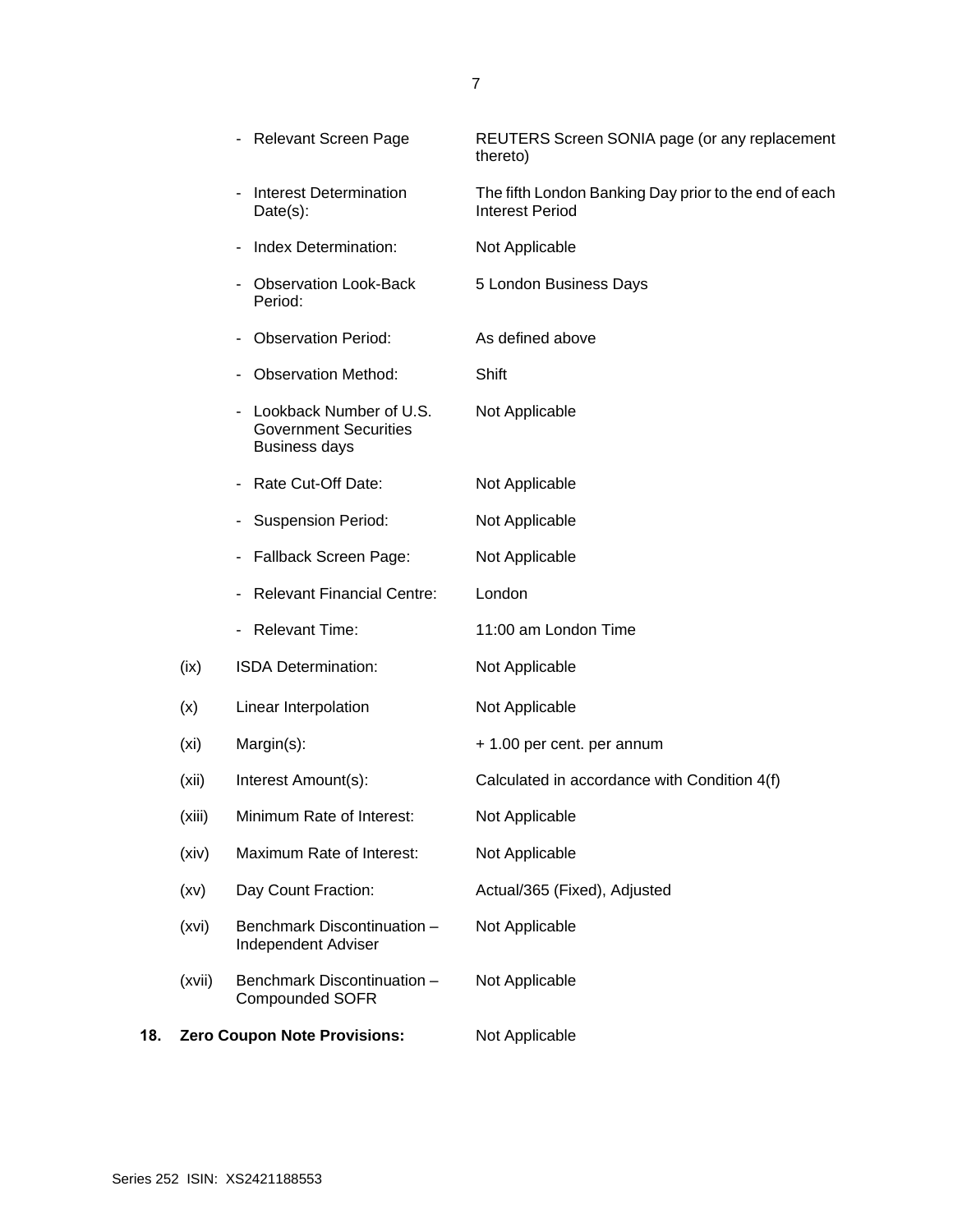# 8

## **PROVISIONS RELATING TO REDEMPTION OR CONVERSION**

|                                                   | 19. Call Option:                                                                    | Not Applicable                                                                                                                             |
|---------------------------------------------------|-------------------------------------------------------------------------------------|--------------------------------------------------------------------------------------------------------------------------------------------|
|                                                   | 20. Put Option:                                                                     | Not Applicable                                                                                                                             |
|                                                   | 21. Bail-inable Notes - TLAC<br><b>Disqualification Event Call Option:</b>          | Not Applicable                                                                                                                             |
|                                                   | 22. Early Redemption on Occurrence of<br><b>Special Event (Subordinated Notes):</b> | Not Applicable                                                                                                                             |
|                                                   | 23. Final Redemption Amount of each<br>Note:                                        | GBP 100,000 per Calculation Amount                                                                                                         |
|                                                   | 24. Early Redemption Amount:                                                        | Not Applicable                                                                                                                             |
|                                                   | 25. Provisions relating to Automatic<br><b>Conversion:</b>                          | Not Applicable: the Notes are not Subordinated                                                                                             |
| <b>GENERAL PROVISIONS APPLICABLE TO THE NOTES</b> |                                                                                     |                                                                                                                                            |
|                                                   |                                                                                     |                                                                                                                                            |
|                                                   | 26. Form of Notes:                                                                  | <b>Bearer Notes:</b>                                                                                                                       |
|                                                   |                                                                                     | Permanent Global Note which is exchangeable for<br>Definitive Notes in the limited circumstances<br>specified in the permanent Global Note |
|                                                   | 27. New Global Note:                                                                | <b>No</b>                                                                                                                                  |
|                                                   | 28. Financial Centre(s) or other special<br>provisions relating to payment dates:   | London, New York and Toronto                                                                                                               |
|                                                   | 29. Talons for future Coupons to be attached<br>to Definitive Notes:                | <b>No</b>                                                                                                                                  |

Signed on behalf of the Issuer:

 $Q_{\lambda}$ 

By: ............................................ By: .............<br>Duly authorized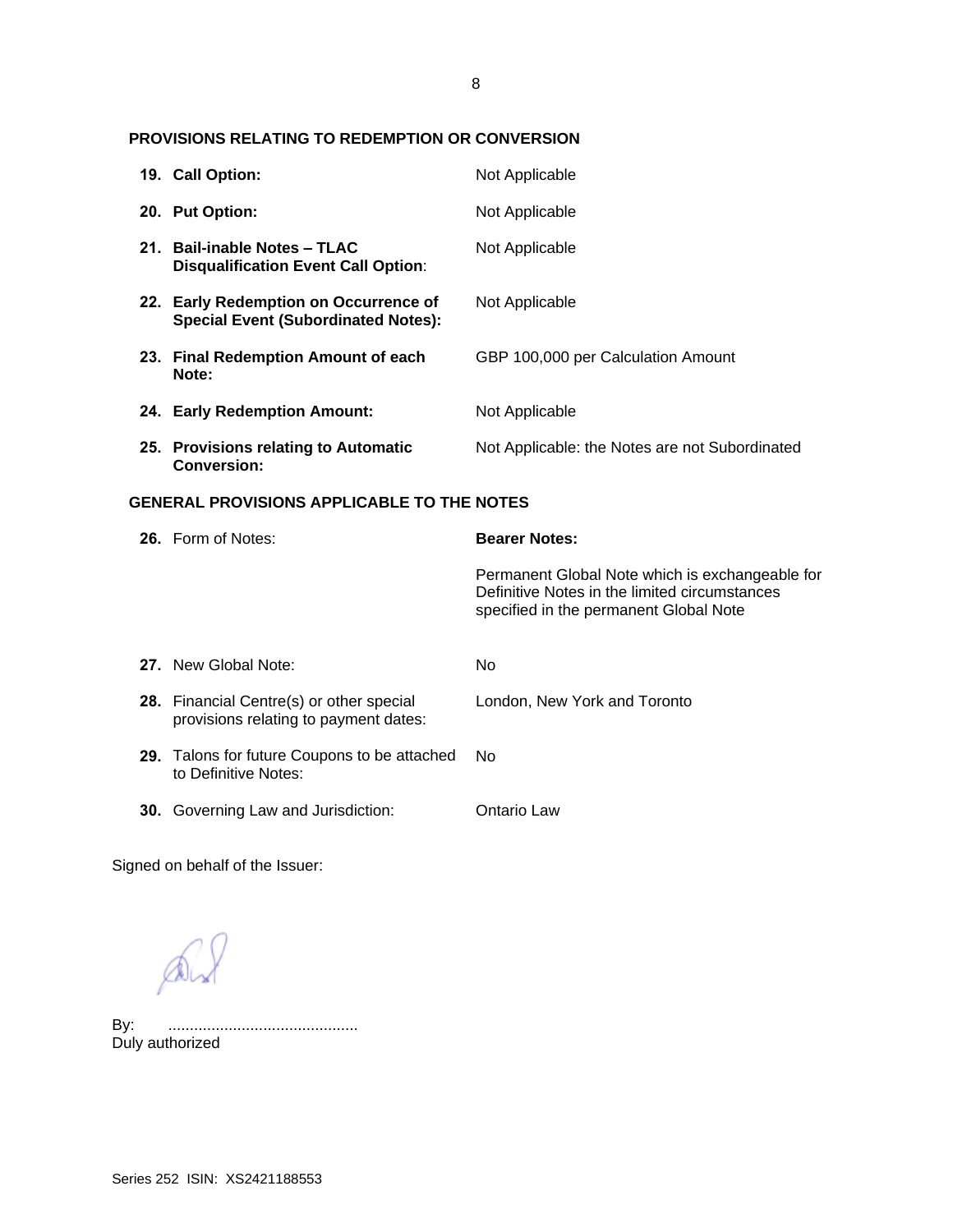# **PART B – OTHER INFORMATION**

# **1. LISTING AND ADMISSION TO TRADING**

- (i) Application is expected to be made by the Issuer (or on its behalf) for the Notes to be admitted to the official list of the Luxembourg Stock Exchange and admitted to trading on the Luxembourg Stock Exchange's regulated market with effect from 16 December 2021
- (ii) Estimate of total expenses related to EUR 1,400 admission to trading:

#### **2. RATINGS**

Ratings: The Notes to be issued are expected to be rated as follows:

S&P: A+

Moody's: Aa2

## **3. INTERESTS OF NATURAL AND LEGAL PERSONS INVOLVED IN THE ISSUE/OFFER**

Save for any fees payable to the Dealer, so far as the Issuer is aware, no person involved in the issue of the Notes has an interest material to the offer. The Dealer and its affiliates have engaged, and may in the future engage, in investment banking and/or commercial banking transactions with, and may perform other services for, the Issuer in the ordinary course.

#### **4. USE OF PROCEEDS**

| Use of Proceeds:               | As set out in the Prospectus |
|--------------------------------|------------------------------|
| <b>Estimated Net Proceeds:</b> | GBP 252,400,000              |

#### **5. YIELD**

Indication of yield: Not Applicable

# **6. OPERATIONAL INFORMATION**

| $\mathbf{I}$ | <b>ISIN Code:</b>                                                                                                          | XS2421188553                 |
|--------------|----------------------------------------------------------------------------------------------------------------------------|------------------------------|
| (ii)         | Common Code:                                                                                                               | 242118855                    |
| (iii)        | CFI:                                                                                                                       | <b>DTVXFB</b>                |
| (iv)         | FISN::                                                                                                                     | CIBC CANADA/VAR MTN 20230109 |
| (v)          | Any clearing system(s) other<br>than Euroclear Bank SA/NV<br>and Clearstream Banking S.A./<br>The Depository Trust Company | Not Applicable               |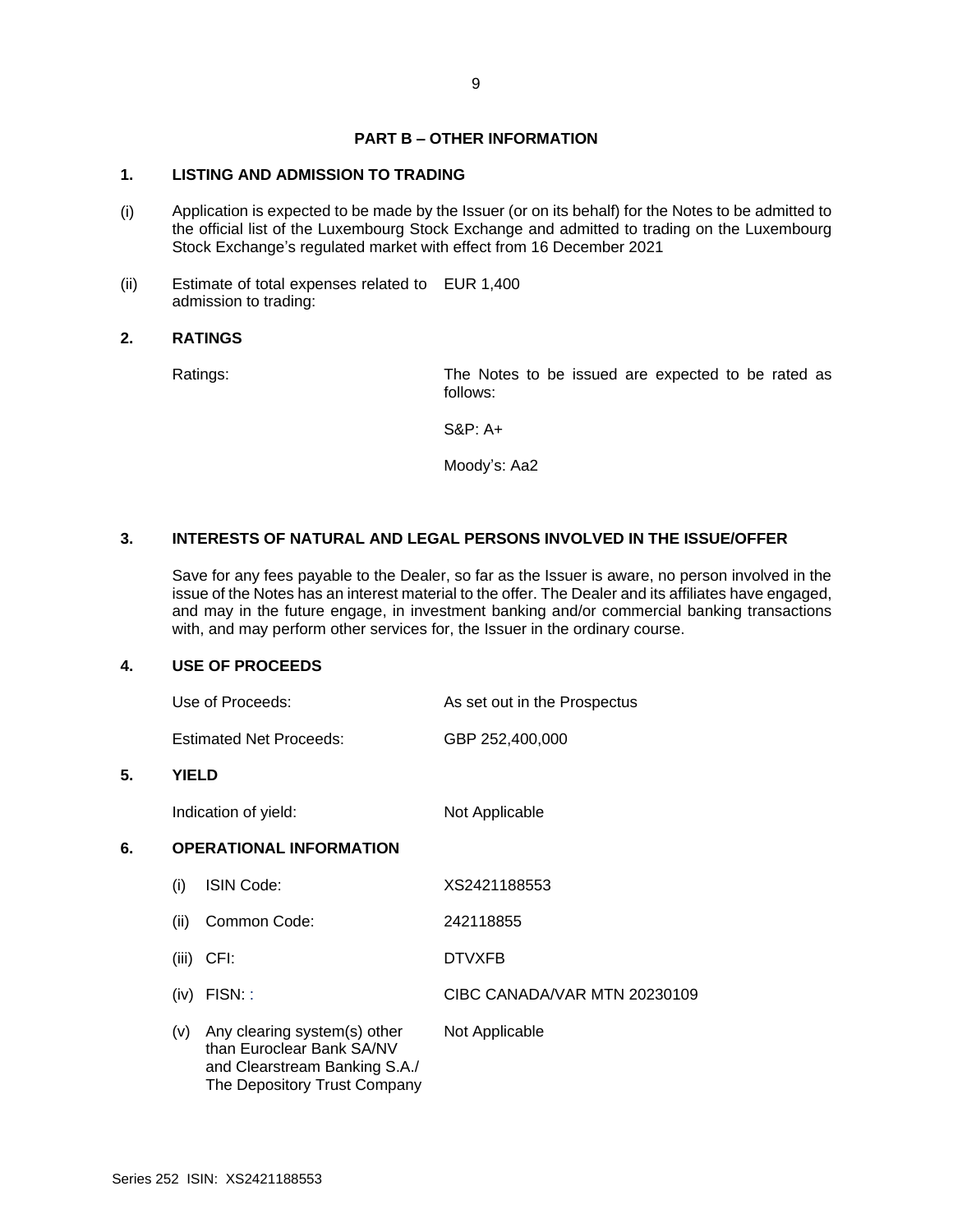and the relevant identification number(s):

Agent(s)/Registrar (if any):

| (vi) | Delivery:                                   | Delivery against payment        |
|------|---------------------------------------------|---------------------------------|
|      | (vii) Calculation Agent:                    | Deutsche Bank AG, London Branch |
|      | (viii) Registrar:                           | Not Applicable                  |
|      | (ix) Paying Agent:                          | Deutsche Bank AG, London Branch |
| (x)  | Names and addresses of<br>additional Paying | Not Applicable                  |

(xi) Intended to be held in a manner which would allow Eurosystem eligibility: No. While the designation is specified as "no" at the date of these Final Terms, should the Eurosystem eligibility criteria be amended in the future such that the Notes are capable of meeting them the Notes may then be deposited with one of the ICSDs as common safekeeper. Note that this does not necessarily mean that the Notes will then be recognized as eligible collateral for Eurosystem monetary policy and intra-day credit operations by the Eurosystem at any time during their life. Such recognition will depend upon the ECB being satisfied that Eurosystem eligibility criteria have been met.

#### **7. DISTRIBUTION**

- (i) Method of distribution: Non-syndicated
- (ii) If syndicated, names of Managers: Not Applicable

#### **8. THIRD PARTY INFORMATION**

Not Applicable

#### **9. GENERAL**

- (i) Governing Law: Ontario Law (ii) Applicable TEFRA exemption: TEFRA C Rules
- (iii) US Selling Restrictions: Reg. S Compliance Category 2
- (iv) Prohibition of Sales to EEA Retail Investors: Applicable
- (iv) Prohibition of Sales to UK Retail Investors: Applicable